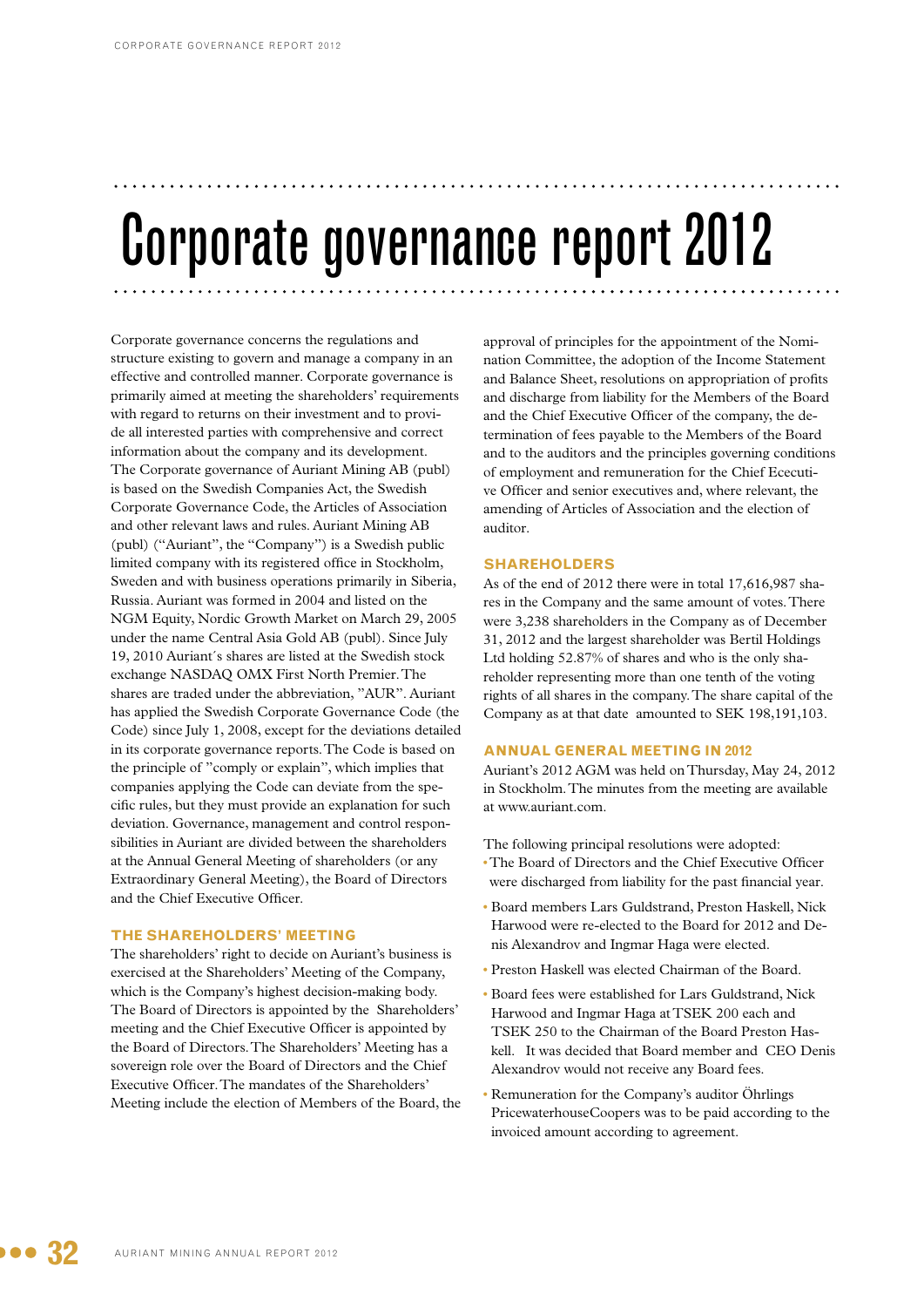- •The AGM approved the shareholders' proposal for the establishment of principles for appointment of the Nomination Committee.
- •The AGM approved the Board's proposal on adoption of the guidelines for the remuneration of members of the executive management.
- •The AGM approved to amend the articles of association in accordance with the Board of Directors' proposal.
- •The AGM authorized, for the period until the next Annual General Meeting, on one or more occasions, with or without preferential rights for shareholders, to issue new shares, warrants and/or convertibles. Decisions related to the authorization could result in increase of the capital by a maximum of 28,125,000 SEK, representing a maximum of 2,500,000 shares of the Company, upon full exercise of the warrants and convertible bonds issued under the authorization and prior to any conversion in accordance to its terms. The share issue was authorized for financing of acquisitions of a Company, part of it or assets, which the board deems to be of value for the Company, as payment substitution for the Company's strategic partnerships, raising capital either for such acquisitions, partnerships or other investments, or for strengthening the Company's financial position, if necessary, and for the implementation of financial restructuring, such as a loan repayment.
- •The AGM approved annulment of warrants issued to the employees of the Company according to the Board of Directors proposal.

At the 2012 Annual General Meeting 11,647,169 shares were represented by 8 shareholders either in person or via proxies. The shares represented comprised approximately 66% of the total number of shares in the Company.

## **Extraordinary General Meeting in 2012**

An Extraordinary General Meeting was held on Tuesday, November 27, 2012 in Stockholm. The minutes from this meeting are available at www.auriant.com.

The following principal resolutions were adopted:

- Lord Peter Daresbury and Andre Bekker were elected to the Board of Directors.
- •The EGM decided to change the payment order for the Directors' fees.
- •The EGM decided to change the guidelines for remuneration of executive management in accordance with the proposal.
- •The EGM decided to establish an incentive program to the company's CEO Denis Alexandrov and the Chief Investment Officer Max Yacoub.

At the Extraordinary General Meeting 9,314,969 shares were represented by 2 shareholders either in person or via proxies. The shares represented comprised approximately 53% of the total number of shares in the Company.

## **Annual General Meeting in 2013**

The Annual General Meeting of the Shareholders will be held on Wednesday May 15, 2013 at Näringslivets Hus, Storgatan 19, Stockholm. The AGM will start at 15:00, and the doors will open at 14:30. The annual report for 2012 will be available on the Company's website as of April 22, 2013.

#### **Nomination Committee**

The role of the Nomination Committee is to present proposals to the AGM for: (i) the election of AGM Chairman; (ii) the number of members of the Board; (iii) the election of the Chairman of the Board and other Board members; (iv) Board fees, allocated between the Chairman and other members; (v) any remuneration for committee work; and (vi) the election and payment of auditors and alternate auditors (where applicable). In addition, the Nomination Committee shall make proposals for decisions about principles for establishing a new Nomination Committee.

The principles for the appointment of the Nomination Committee were approved by the AGM of May 24, 2012, as follows. The Company shall have a Nomination Committee comprised of the Chairman of the Board and four other members representing each of the four owners holding the largest number of voting rights. Those shareholders with the largest number of voting rights will be contacted on the basis of the Company's record provided by the Swedish Central Securities Depository of registered shareholders (by owner group) as at October 31, 2012. Those shareholders who are not registered with the Swedish Central Securities Depository, and who wish to exercise their voting rights, should apply to the Chairman of the Board and must be able to evidence ownership of shares. At the earliest convenient date after the end of October the Chairman of the Board shall contact the four shareholders with the largest number of voting rights, as determined above, and will request that they each appoint

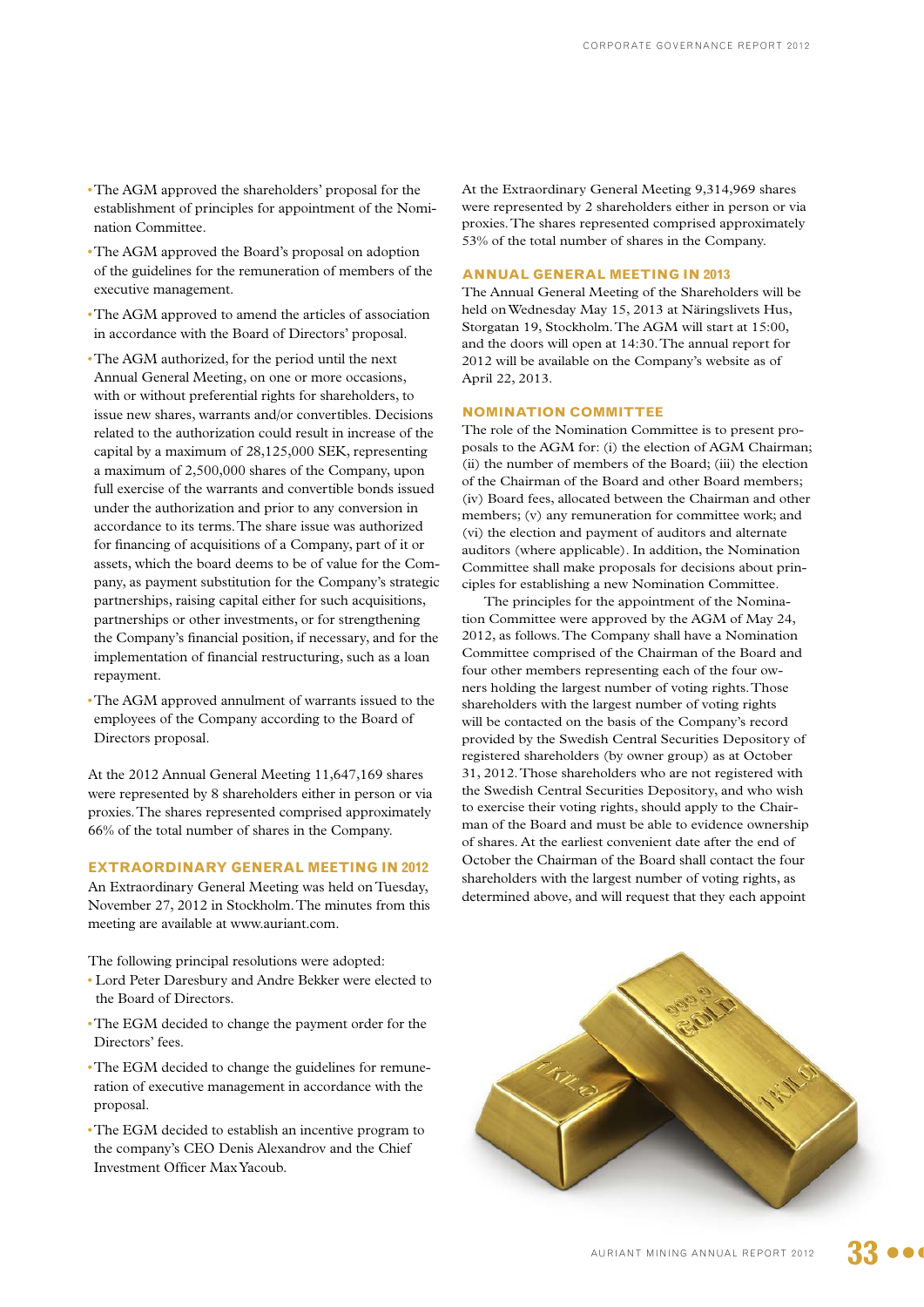a member to the Committee. If any of the shareholders decline their right to appoint a member to the Nomination Committee, the shareholder with the next most voting rights shall be provided with the opportunity to appoint a member. The names of the owner representatives and the names of the shareholders they represent shall be made public no less than six months prior to the AGM and shall be published on the Company's website as soon as possible upon their appointment. The Nomination Committee's mandate continues until a new Nomination Committee is appointed. The Chairman of the Nomination Committee shall, unless the members agree otherwise, be the member representing the largest shareholder. If a member resigns from the Nomination Committee prior to the work for that mandate being completed, and if the Nomination Committee deems that it is necessary to replace this member, then the Nomination Committee shall appoint a new member. No fees shall be paid to the members of the Nomination Committee.

The Nomination Committee may charge fair and reasonable expenses for travel and for reporting to the Company.

The Nomination Committee has been formed in accordance with the above described principles, as follows: Preston Haskell, the Chairman of the Board, James Smith representing Bertil Holdings Ltd, Peter Hamberg representing Niclas Eriksson with the family, Martin Diggle representing Vulpes Russian Opportunities Fund, and Bernt Plotek representing himself. The Nomination Committee has met a total of two times during 2012 and 2013 and has also had telephone contact.

The Nomination Committee works in the best interests of all shareholders of the Company and focuses on ensuring that the Company's Board of Directors is comprised of members who possess the knowledge and experience which corresponds to the needs of the Company.

#### **Board of Directors**

In accordance with the Swedish Companies Act, the Board of Directors is responsible for the organisation of the Company and the administration of the Company's business, and shall continually assess the Company's and the Group's financial situation. The Board of Directors deals with issues of material significance, such as business plans including profitability targets, budgets, interim reports and annual reports, the acquisition or sale of companies, significant property acquisitions or sales, the establishment of important policies, the structure of internal control systems, and significant organisational changes. Each year, Auriant's Board establishes terms of reference of the Board of Directors, written instructions regarding financial reporting and the division of work between the Board and the Chief Executive Officer. The terms of reference regulate, among other things, the Board's duties, the minimum number of Board meetings each year, the manner in which meetings are to be notified and the documents required to be distributed before Board meetings and the manner in which the minutes of Board meetings are to be drawn

up. The written instructions regarding financial reporting regulate the reporting system in place, as the Board needs to be able to continually assess the Company and Group's financial position. A Chart of Authority, approved by the Board, regulates the division of work, authorities, and responsibilities, between the Board and the Chief Executive Officer.

According to the Articles of Association, the Board of Directors shall comprise a minimum of three members and maximum of ten members, without deputy members, elected by the Annual General Meeting.

#### **Chairman of the Board of Directors**

During 2012, Auriant's Chairman of the Board led the Board's work and ensured that the Board fulfilled its duties. The Chairman of the Board has continually followed the Group's business and development through contact with the Chief Executive Officer.

## **Members of the Board of Directors**

At year-end 2012, Auriant's Board was comprised of five Board members, where Preston Haskell, Denis Alexandrov, Ingmar Haga were elected by the Annual General Meeting, and Andre Bekker and Peter Daresbury were elected by the Extraordinary General Meeting. The Chief Executive Officer Denis Alexandrov is a member of the Board of Directors. The members of the Board are presented in more detail on page 21 of the Annual Report, and the details of the members' independence vis á vis the Company and its management are presented below.

### **Board's division of work**

There was no verbal or written division of work for the members of the Board during the 2012 financial year.

## **The Board's work in 2012**

The Board held 24 meetings in 2012, 16 of which were held by correspondence, 1 per telephone and 7 meetings were held in person. The important issues dealt with by the Board in 2012, in addition to the approval of the annual report and the interim reports, establishing a business plan and the related budgets, were as follows:

- •The Company's financial position and liquidity
- Strategic decision-making
- Cooperation with Centerra Gold Inc.
- Reorganisation of the management team
- Preparation for the Annual General Meeting
- Meeting with the auditor without presence of the Group's management.

## **Board committees**

Auriant's Board of Directors resolved to establish a remuneration committee in 2012, initially consisting of the Board members Peter Daresbury and Andre Bekker. Further, the Board decided in January 2013 that the remuneration committee shall be constituted by all non-executive Board members and shall be chaired by the Chairman of the Board. The remuneration committee submits propo-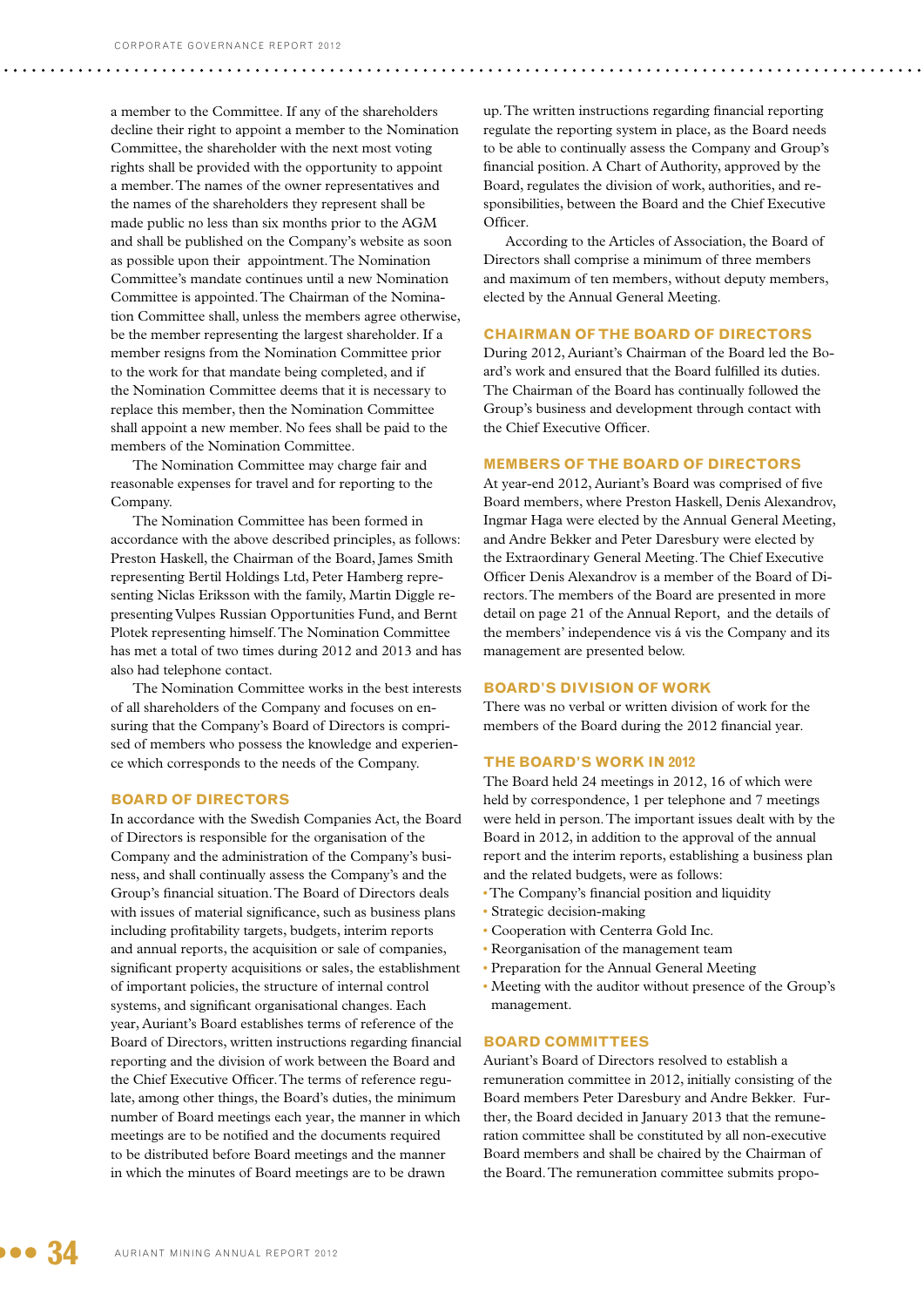## **Board members' independence and shares in Auriant**

| <b>Board member</b>    | <b>Shares in Auriant</b> | <b>Warrants in</b><br><b>Auriant</b> | Independent of<br>the company and<br>management* | Independent<br>of the major<br>shareholders* |
|------------------------|--------------------------|--------------------------------------|--------------------------------------------------|----------------------------------------------|
| <b>Preston Haskell</b> | 9,314,968                | 0                                    | No                                               | No                                           |
| Denis Alexandrov       | 250,000                  | 927,210                              | No                                               | Yes                                          |
| Ingmar Haga            | 0                        | 0                                    | Yes                                              | Yes                                          |
| Andre Bekker           | 0                        | 0                                    | Yes                                              | No                                           |
| Peter Daresbury        | 0                        | 0                                    | Yes                                              | Yes                                          |
| Lars Guldstrand        | 189.797                  | 0                                    | Yes                                              | <b>No</b>                                    |
| Nick Harwood           | 0                        | 0                                    | Yes                                              | Yes                                          |

\* Independence as defined by the Swedish Code of Corporate Governance.

**Board members' attendance at Board meetings in 2012**

| <b>Name</b>            | <b>Position</b> | <b>Present</b> |
|------------------------|-----------------|----------------|
| <b>Preston Haskell</b> | Chairman        | 23/24          |
| Denis Alexandrov       | Member, CEO     | 17/17          |
| Ingmar Haga            | Member          | 15/17          |
| Peter Daresbury        | Member          | 3/3            |
| Andre Bekker           | Member          | 3/3            |
| Lars Guldstrand        | Member          | 15/17          |
| Nick Harwood           | Member          | 14/17          |
| Tom Baring*            | Member          | 6/7            |
| Gordon Wylie*          | Member          | 5/7            |
| Niclas Eriksson*       | Member          | 5/7            |

\* Board members elected at the AGM 2011.

sals for resolution by the Board regarding salary and other terms of employment for the CEO. The committee also approves proposals regarding salaries and other terms of employment for the Group's management, according to the CEO's proposal.

The Board chose not establish an audit committee in 2012, when the Board considered it more appropriate to allow the Board to perform the tasks of the audit committee along with the ordinary Board work. The finance and audit committee was established in January 2013, consisting of the Board members Peter Daresbury and Ingmar Haga, with Mr. Daresbury serving as the chairman of the committee. The members of the committee have the necessary competence and experience in the accounting matters.

In January 2013 the Board established a new Technical Committee comprised of Ingmar Haga and Andre Bekker to advise the rest of Board on mining and technical issues.

The commitees report to the Board on a regular basis and on any major decisions taken.

#### **Board fees**

The Board of Directors' fees are decided by the Shareholders' meeting. The following Board fees were approved by the Shareholders' meetings in 2012: the Board fees for Ingmar Haga, Andre Bekker and Peter Daresbury at TSEK 200 each and for the Chairman Preston Haskell at TSEK 250. No Board fees shall be paid to the Board member and the Chief Executive Officer Denis Alexandrov.

## **Group management**

The Group's management comprises the CEO, CFO, CIO, COO, Head of HR, Chief Geologist, and Group General Counsel. The Group management has regular meetings in order to discuss the strategic and operational issues related to the management of the Auriant Group. The management of the Company is presented on page 22 of the Annual Report.

The Chief Executive Officer is responsible for the ongoing management of the Company. The CEO's work is evaluated once a year. Denis Alexandrov is Chief Executive Officer for Auriant Mining AB since May 2012.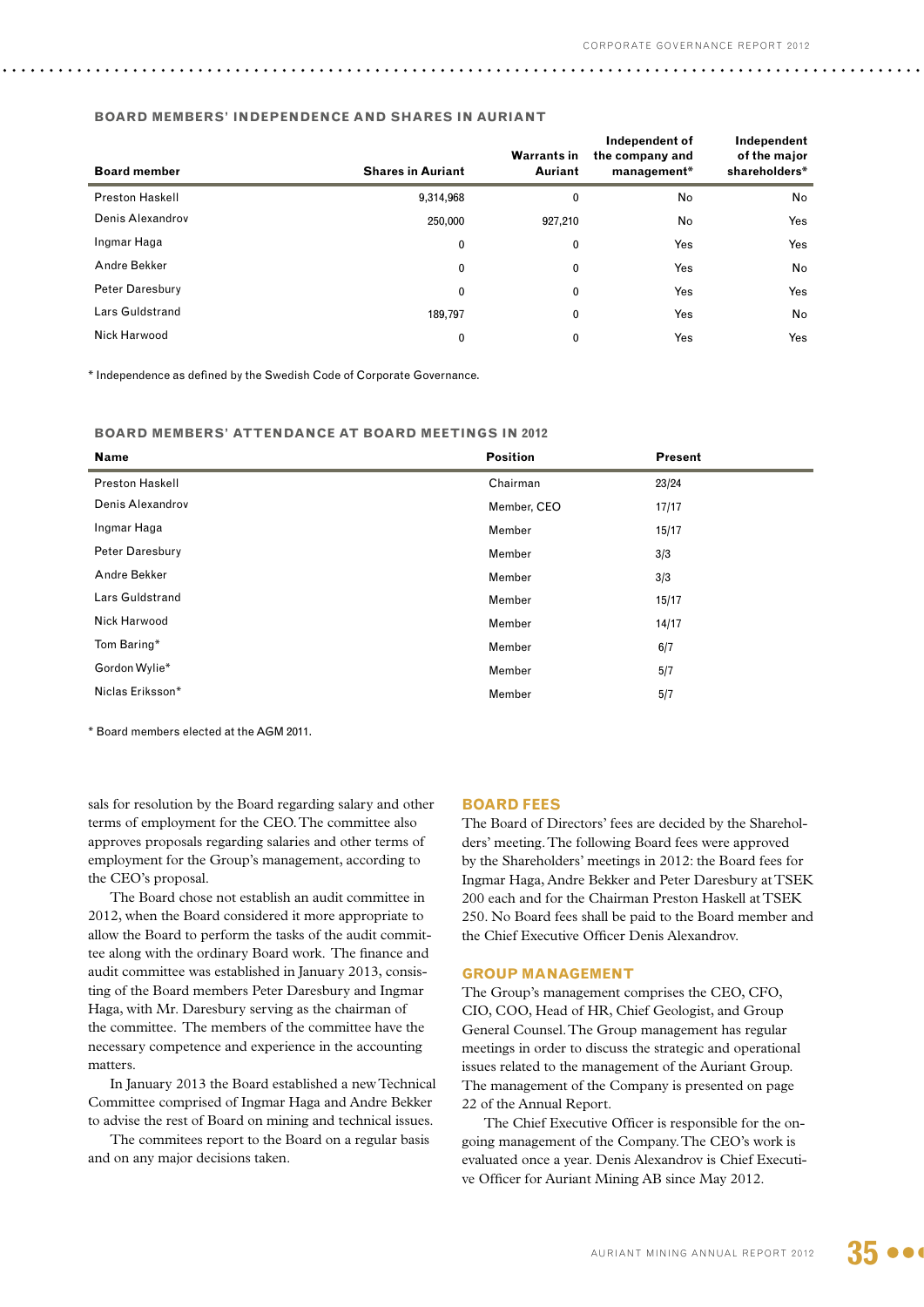# **Remuneration of Executive MANAGEMENT**

For information regarding the remuneration policy and the remuneration of the Chief Executive Officer, senior executives and other employees, please see Note 3 on page 69 of the annual report.

## **Long-term incentive programs**

The Board regularly evaluates the need for long-term incentive programs. Currently there are long-term incentive programs for the Chief Executive Officer and the Chief Investment Officer of the Company, adopted at the Extraordinary General Meeting on November 27, 2012.

## **Auditor**

The AGM appoints an auditor of the Company. The auditor's task is to examine the Company's annual financial statements and accounts, as well as the management by the Board and the Chief Executive Officer. The AGM of May 24, 2012 appointed, for a period until the 2013 AGM, Öhrlings PricewaterhouseCoopers AB as the Company´s auditors. The responsible auditor at Öhrlings PricewaterhouseCoopers AB is Authorized Public Accountant Martin Johansson. Martin's audit engagements, in addition to Auriant, include Kraft Foods Sverige AB, Sotkamo Silver AB, PetroGrand AB, etc.

The audit is conducted in accordance with International Standards on Auditing and generally accepted auditing standards in Sweden.

The audit of the annual accounts is conducted during the period from January to April. The process is initiated, however, when the examination of the nine-month accounts is initiated in October of the financial year in question. The 9 months interim report was subject to review during the financial year.

## **Internal control**

Internal control is often defined as a process that is influenced by the Board, the company management and other staff, and which is developed to provide reasonable assurance that the company's targets are being met in terms of the business operations being both appropriate to the goals of the company and being efficient. Reasonable assurance is also to be provided as regards the reliability of the financial reporting and compliance with relevant laws and regulations. Internal control consists of various aspects: control environment, risk assessment, control activities, information and communication, as well as monitoring.

## **Control environment**

Internal control is underpinned by the control environment, which comprises the culture communicated by the Board and Company management, and according to which they operate, and that provides the discipline and structure for the other aspects of internal control. The control environment primarily consists of the organisational structure, the assignment of responsibility and powers, management philosophy, ethical values, staff competence,

policies and guidelines, as well as routines. In addition to the relevant legislation, the framework within which Auriant's Board and management work is comprised of the owners' aims and the Swedish Corporate Governance Code. The formal decision-making procedure is based on the division of responsibility between the Board and the CEO which the Board establishes each year in the form of the Chart of Authority. The Board has established procedures for its work. The CEO is able to delegate a degree of decision-making to other senior executives. Two members of the Board have the authority to sign on behalf of the Company. Furthermore, the CEO, in his normal business activities, is also entitled to sign on behalf of the Company.

## **Risk assessment**

All business operations involve risk. A structured risk assessment makes it possible to identify the material risks having an effect on internal control with regard to financial reporting and where these risks exist within the organisation. Auriant's Board continually assesses the Company's risk management. This work consists in assessing the preventative measures which need to be taken to reduce the Company's risks, which involves, for example, ensuring that the Company has appropriate insurance and that the Company has the necessary policies and guidelines in place.

## **Control activities**

Control measures are required to prevent, detect and correct errors and discrepancies. Each quarter, Auriant Mining's Finance Department compiles financial reports providing details of earnings and cash flow for the most recent accounting period at subsidiary and Group level. Deviations from budget and forecasts are analysed and commented on. Documented processes exist for the compiling of the information on which the financial reports are based. Detected errors and discrepancies are analyzed and followed up.

## **Monitoring**

Financial monitoring is carried out on a quarterly basis for all profit centres and at Group level. In addition, Group management receives operational reports on a weekly and monthly basis. Monitoring is, then, carried out in comparison with budgets. Auriant Mining AB is a mining company that is in its early stages, which is why no earnings or sales forecasts are currently provided externally. Instead, the financial report in February of each year stipulates targets for the expected volume of gold production for the full year. These targets are subsequently revised as often as is deemed necessary. As the gold production is currently highly seasonal, this usually occurs, at the earliest, in the summer months when production has begun in earnest. The Board continuously evaluates the information provided by the Company management. Each month the CEO reports to the Board on the Company's performance with regard to the targets in the Business Plan. Given its size, the Company has chosen not to establish a separate inter-

 $\bullet$